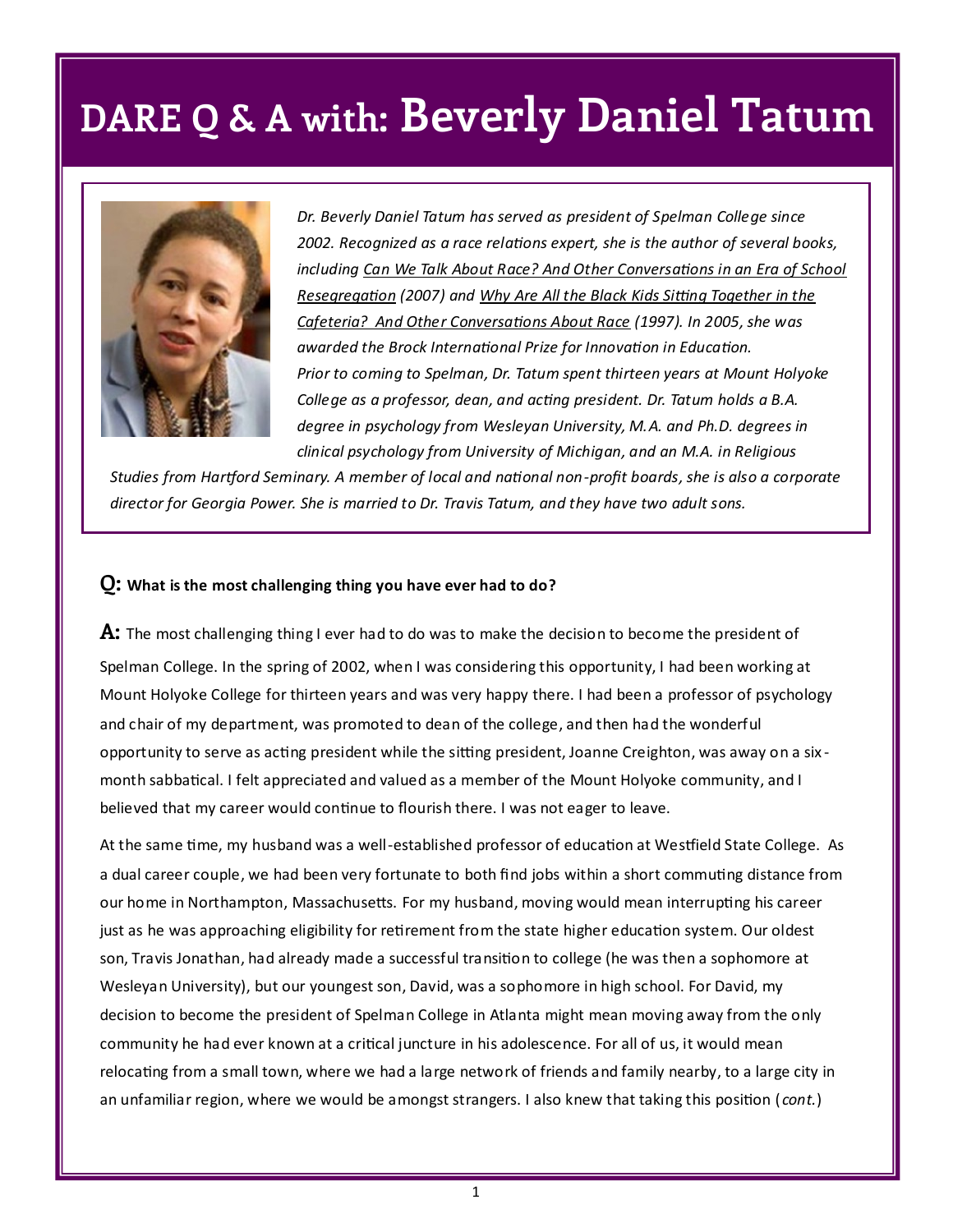**A:** (*cont.*) would require me, an introvert by nature, to be in a highly visible role as the public face of Spelman—a role that would have not only regional but national significance. There were many good reasons to just stay put in Massachusetts, and I did not make my decision to even pursue the opportunity at Spelman easily.

To help me decide, I made an unannounced visit to the Spelman campus, just to see what it felt like to be there. It was part of my process of discernment about whether I was meant to be at Spelman. I flew down to Atlanta for the sole purpose of walking around the campus, unescorted and unnoticed. I found the answer I was looking for when I stepped into the admissions office and requested a brochure. On the back of the brochure, I read this paragraph:

*"When you are inducted into the Spelman sisterhood in a candlelight ceremony, you are given the power to change your life and to light the world. When you graduate, you walk into the Oval and through the Arch, the same path past graduates have taken. For 120 years now, Spelman has sought to develop the total person: to instill in our students a sense of responsibility for bringing about positive change in the world. This is our heritage and our calling."*

Then I read the mission statement: *An outstanding historically Black college for women, Spelman promotes academic excellence in the liberal arts, and develops the intellectual, ethical, and leadership potential of its students*. *Spelman seeks to empower the total person, who appreciates the many cultures of the world and commits to positive social change.*

Excellence, leadership, empowerment, appreciation, and respect for others: these five values have been at the core of my personal and professional work for my entire career. I could not imagine a better or more concise statement of what is important to me. When I read these words, I knew what I should do.

**"Excellence, leadership, empowerment, appreciation, and respect for others: these five values have been at the core of my personal and professional work for my entire career."**

Back at home, I shared the brochure with my husband, who responded by saying, "If you don't pursue it, you will always regret it." We then agreed as a family that if indeed I was selected as president, Travis and David would remain in Massachusetts for two years, the time it would take for David to finish high school and for Travis to become eligible for his state retirement benefits. The prospect of the separation was daunting, but we decided to move ahead.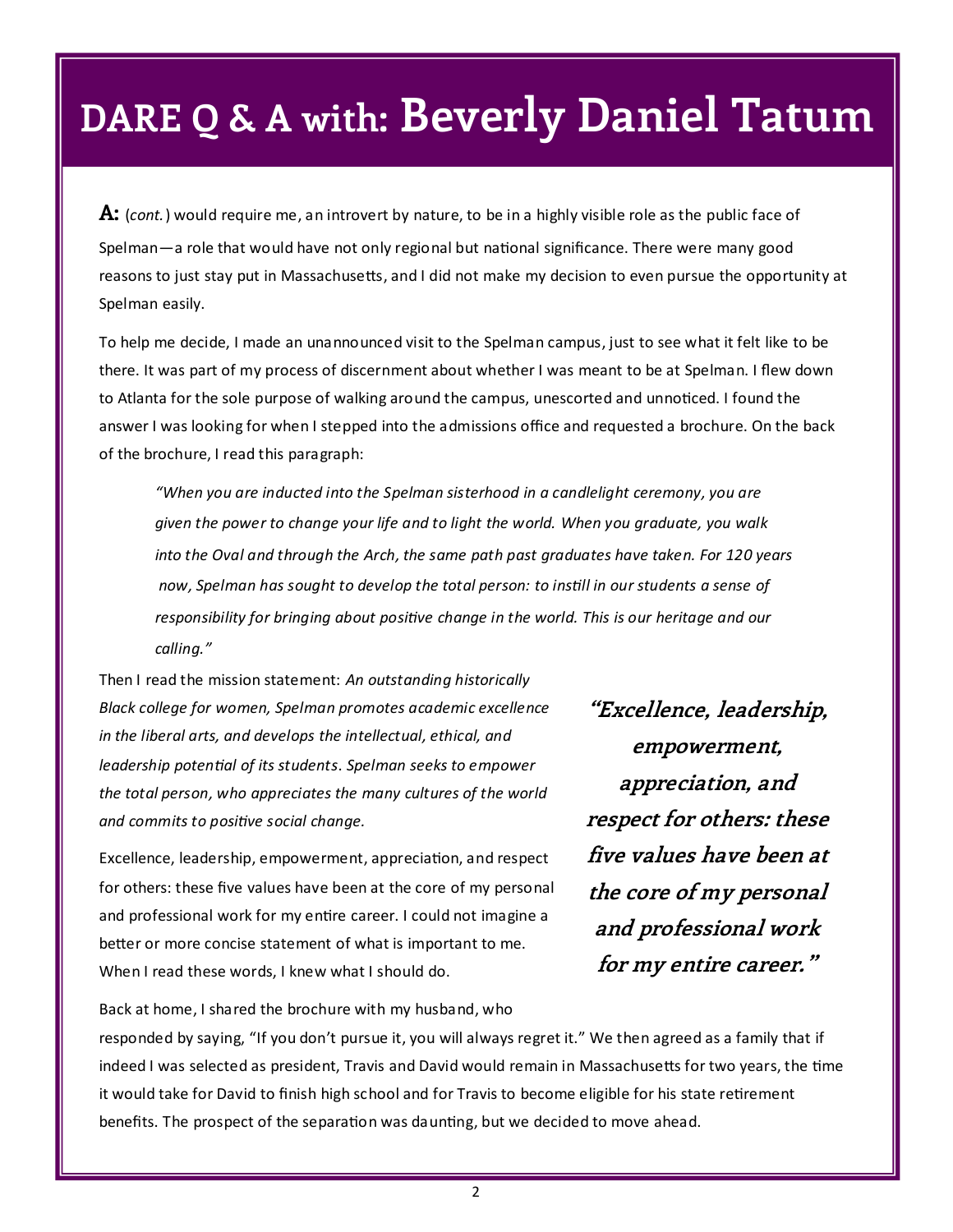#### **Q: Where did you get the courage and confidence to do it?**

**A:** The confidence I needed came from two places. First was my sense of calling. In addition to my training as a psychologist, I have a degree from Hartford Seminary in Religious Studies. As a student at Hartford Seminary in the 1990s, I had been actively exploring the question of vocation and asking myself what would be the best use of my particular talents. Should I continue in my role as a professor of psychology, teaching undergraduate students, or should I pursue college administration in my role as dean or even as a college president? Where could I make the most meaningful impact? What I learned on that visit to Spelman College convinced me that I could make a unique and meaningful contribution to higher

**"I learned that if you have the wrong person on your team, it is best to cut your losses and take corrective action as quickly as possible."**

education and the world by leading this institution which has such a powerful mission. For all the reasons that made me initially hesitant, I felt nervous about my choice, but at the same time, I reflected on the words of a pastor friend who told me, "God will not lead you where God cannot keep you."

Second was my experience. I had learned a lot about the industry of higher education and the specifics of leading a residential liberal arts college from my years as a professor and particularly as a dean. The time I spent as a member of the senior administration at Mount Holyoke College had given me a broad view of what it takes to run a college, and my six months as acting president had introduced me to

the challenges of engaging with multiple constituencies—students, faculty, staff, alumnae, trustees, donors and other community stakeholders —as the leader of the institution. I had navigated new and difficult situations successfully before, and those life experiences helped me feel confident that I could do it again at Spelman.

#### **Q: What is the biggest mistake you have ever made? What did you learn and how did you recover?**

**A:** The biggest mistakes I have ever made all occurred when I ignored my intuition. When I was young and single, it was in the context of a romantic relationship. As a professional, it was in the context of an important hiring decision. In both cases, I learned that if you have the wrong person on your team, it is best to cut your losses and take corrective action as quickly as possible. I believe in investing in people and helping good employees become better. But character flaws such as dishonesty or inflated ego are not likely to change. As the writer Maya Angelou said, "The first time someone shows you who they are, ( *cont.*)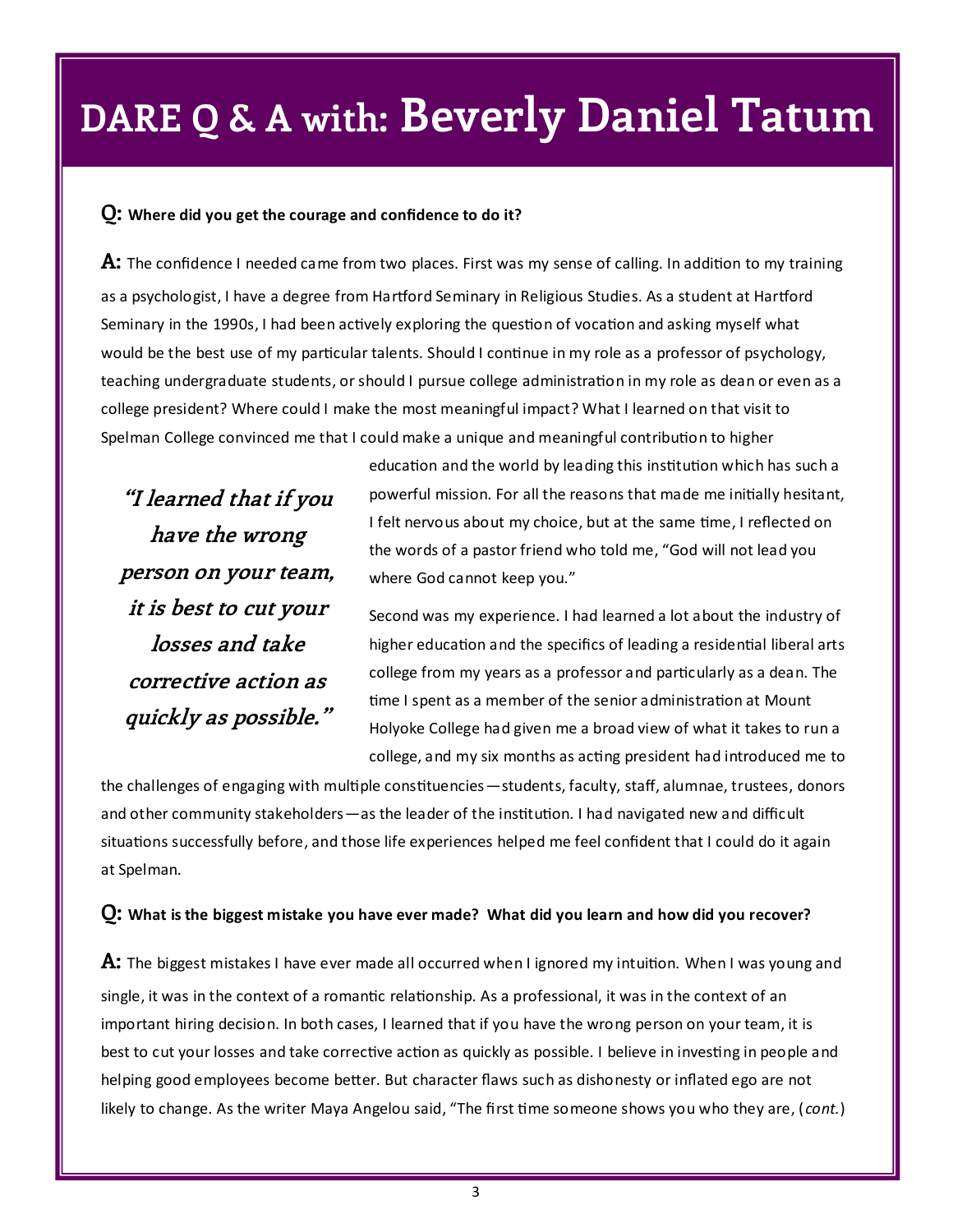**A:** (*cont.*) believe them." Otherwise, you are likely to have to learn the same lesson repeatedly. I have learned to make time daily to listen to that "still, small voice" within. Meditation time helps me manage daily stress and stay centered. It is always easier to make the right decisions when operating from a place of inner calm.

### **Q: If you had a young woman you cared deeply about entering the workforce today, what single piece of advice would you have for her?**

**A:** In January 2012, I read a New York Times op-ed column by Thomas Friedman, "Average Is Over."

Highlighting the impact of globalization and rapid technological advances, Friedman explained that, in today's world, being just average is not enough to get by. Anyone who is just average is likely to be replaced by offshore cheap labor or a cutting-edge software solution. My advice to a young woman, therefore, would be to get the best education you can—one focused on critical thinking and problem solving—because it is knowing how to learn that will keep your skills on the growing edge of our economy. Then, as you enter the workforce, make sure that you always show up ready to add extra value. You may not know exactly

**"Anyone who is just average is likely to be replaced by offshore cheap labor or a cutting-edge software solution."**

where you want your career to take you or what your next steps should be, but if you are demonstrating right where you are that you are someone with integrity and a personal commitment to excellence, doors will open, and there will be guides willing to help you. Character and attitude matter.

#### **Q: How did you make the leap from middle to senior management?**

**A:** In the early stages of my academic career, I never imagined that I would be, or would want to be, a college administrator—and certainly not a college president. As a faculty member, I progressed steadily through the academic ranks. I started my first tenure-track position as an assistant professor in 1983. By 1996, I had a publishing contract for my second book, "Why Are All the Black Kids Sitting Together in the Cafeteria?" and I was promoted to full professor. A year later, I became chair of my department. Simply put, in a context where the responsibility of chair rotates amongst the faculty members, it was my turn.

I loved teaching, but I was getting restless and looking for a new career challenge. I sought out a senior colleague in my department for some career advice. She suggested that I consider applying for the position of Dean of the College at Mount Holyoke, the chief student affairs position, which included (*continued*)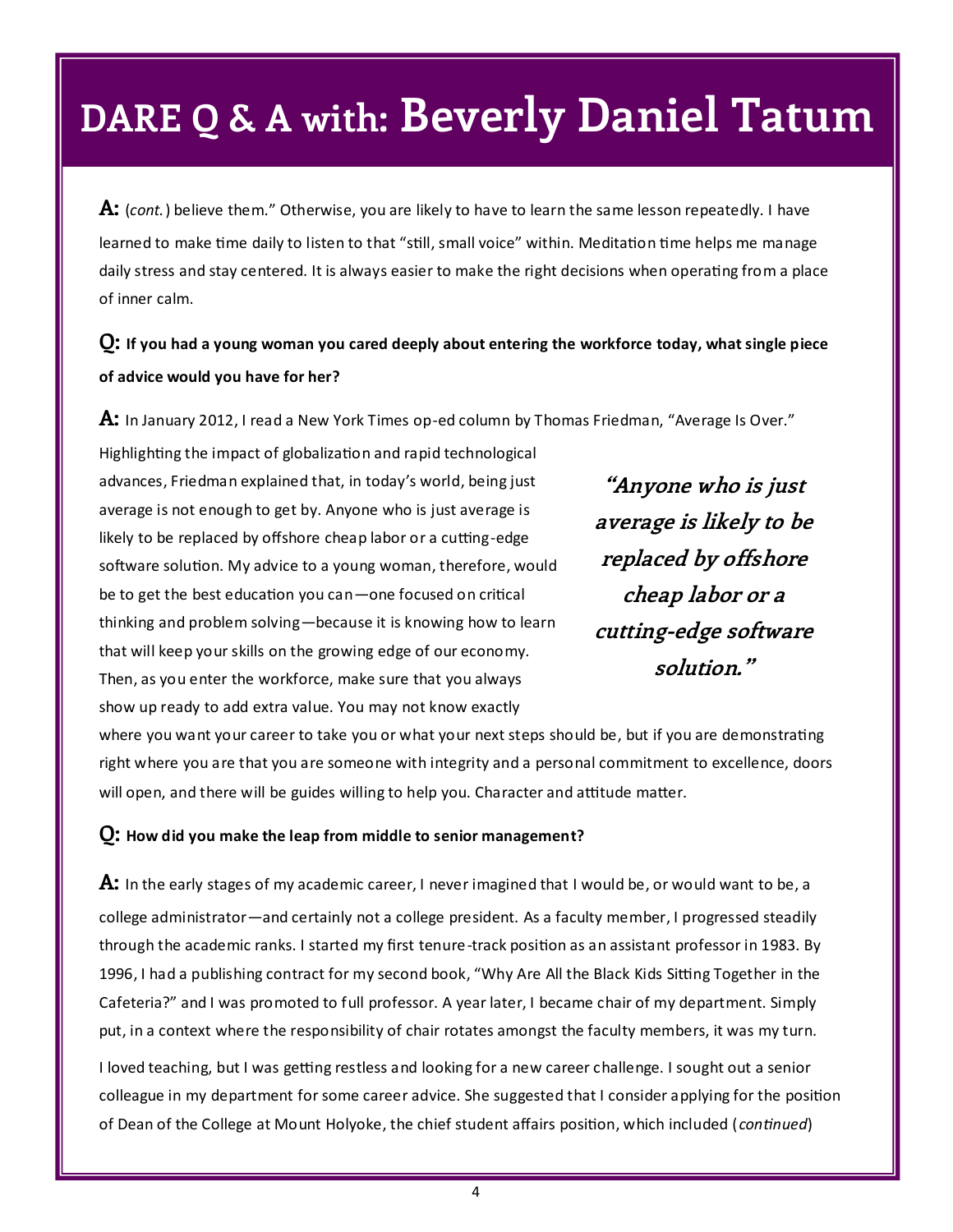**A:** (*cont.*) responsibility for undergraduate studies as well as all co-curricular areas of student life. I instantly replied, "Who in her right mind would want that job?" I imagined endless days of boring meetings. She said, "You are not using your imagination. If you were the dean, you could take the ideas that you have been writing about and put them into practice. You could really impact the student experience here. And what you do here will influence practice at other schools, too."

She was right. From that vantage point, campus leadership began to have new appeal. A year later, in 1998, I assumed the role of Dean, cautiously agreeing to an initial three-year term. I found the job to be full of creative possibility and opportunity for positive impact, both on campus and off. The learning curve was just the challenge I needed. When the first three-year term ended, I eagerly agreed to do another.

**"I started to see the way the institution worked with all of its component parts."**

As Dean of the College, I was a member of the President's senior management team, and sitting in weekly staff meetings taught me more about the executive role than I ever would have learned as a faculty member. I started to see the way the institution worked with all of its component parts.

While serving as dean, I attended the Harvard Institute for Educational Management, began attending professional meetings

designed for college administrators, and wrote articles and gave presentations about some of the innovative programs my team and I initiated at Mount Holyoke. These attracted the attention of executive search firms.

At Mount Holyoke, I was given two important pieces of advice. The first came from a college trustee, who, seeing my potential to be a president, suggested I apply at least once—just for the experience of going through a presidential search process. The second piece of advice came from the president of Hartford Seminary, Barbara Brown Zikmund, who was my advisor when I was studying there. As I was finishing my master's in 2000, she asked me if I wanted to be a president. When I replied that I wasn't sure, she said, "Well, a lot of people think you can just go out and find a presidency. It doesn't work that way. Presidencies find you. And you can't be president of just any institution. The job is too demanding. It has to be someplace you truly love. After all, you will do a lot for your lover." I put both pieces of advice together and, in 2002, found the job that was the perfect match for me.

#### **Q: What advice do you have for building self-confidence?**

**A:** Look for opportunities to learn or do new things, especially things you think you can't do, ( *continued*)